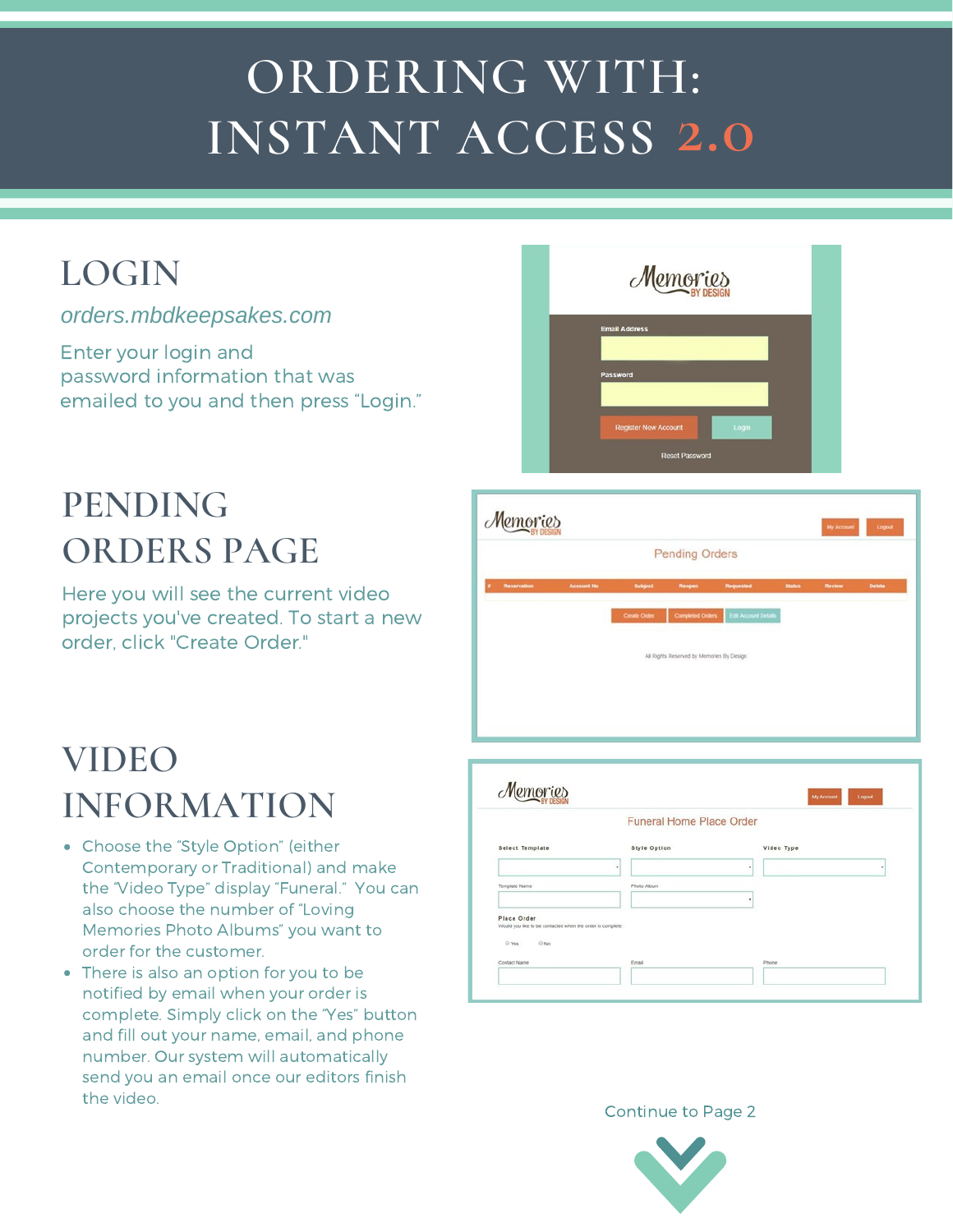#### Page 2

### **VIDEO INFORMATION CONTINUED**

- Fill out the Name of the deceased as you would like it to appear on the video, along with the date of birth and death text. We have the most commonly used phrases pre-populated into the textbox but you can type in whatever your customer desires.
- You can type in the dates of Birth and Death numerically or click on the month and year in our calendar and populate it that way.
- You can scroll through our Closing Quote/Verse and choose one that best suites the customer or select V-99 Custom and type out an original quote.

| Funeral                                        |                                              |
|------------------------------------------------|----------------------------------------------|
| Subject Name                                   |                                              |
|                                                |                                              |
| Date of Birth Text                             | Date of Death Text                           |
| Born                                           | Entered Into Rest                            |
| Date of Birth                                  | Date of Death                                |
|                                                | 臝<br>E                                       |
| Video Options:                                 |                                              |
| Closing Quote/Verse                            | Custom Tag                                   |
| V-98 - Blank<br>٠                              |                                              |
|                                                |                                              |
| Quote                                          | Special Instructions                         |
| Box will auto fill with quotes selected above. |                                              |
|                                                |                                              |
| Due Date:                                      |                                              |
|                                                |                                              |
| Date/Time                                      |                                              |
| m                                              |                                              |
| Video Preferences:                             |                                              |
| Screen Format                                  | Production Type                              |
| Normal - 4x3                                   | ٠<br>Video Portrait - (Silhouette Only)<br>٠ |

# **DUE DATE + TIME**

- The Due Date/Time is very important for our editors. Once you've entered the date you will see a clock icon, click on that and HOURS and MINUTES will appear.
- You can scroll through the numbers to pick the appropriate time you need the video completed and be sure to remember to choose either AM or PM.

|                  |   | <br>           |                 |    |                  |              | 06/15/2018 11:37 AM |                           |
|------------------|---|----------------|-----------------|----|------------------|--------------|---------------------|---------------------------|
|                  |   | $\rightarrow$  |                 |    | <b>June 2018</b> |              |                     | Ł                         |
| Production Type  |   | Sa             | Fr.             | Th | We               | Tu           | Mo                  | Su                        |
|                  |   | $\overline{2}$ | $\mathbf{1}$    | 31 | 30               | 29           | 28                  | 27                        |
| Video Portrait - | ٠ | $\overline{9}$ | 8               | 7  | 6                | - 5          | $\sqrt{4}$          | $\ensuremath{\mathsf{3}}$ |
|                  |   | 16             | 15 <sub>1</sub> | 14 | 13               | 12           | 11                  | 10                        |
|                  |   |                | 21 22 23        |    | 20               | 19           | 18                  | 17                        |
|                  |   |                | 29 30           | 28 | 27               | 26           | 25                  | 24                        |
|                  |   | 7              | 6               | 5  | 4                | $\mathbf{3}$ | $\overline{2}$      | 1                         |
|                  |   |                |                 |    | R                |              |                     |                           |

| 06/15/2018 8:37 AM                |    |    | ₩ |                       |
|-----------------------------------|----|----|---|-----------------------|
|                                   | Ξ  |    |   | Production Type       |
| ۸                                 | ۸  |    |   | Video Portrait -<br>٠ |
| 08<br>$\mathcal{L}_{\mathcal{A}}$ | 37 | AM |   |                       |
| $\sum_{j=1}^N$                    |    |    |   |                       |

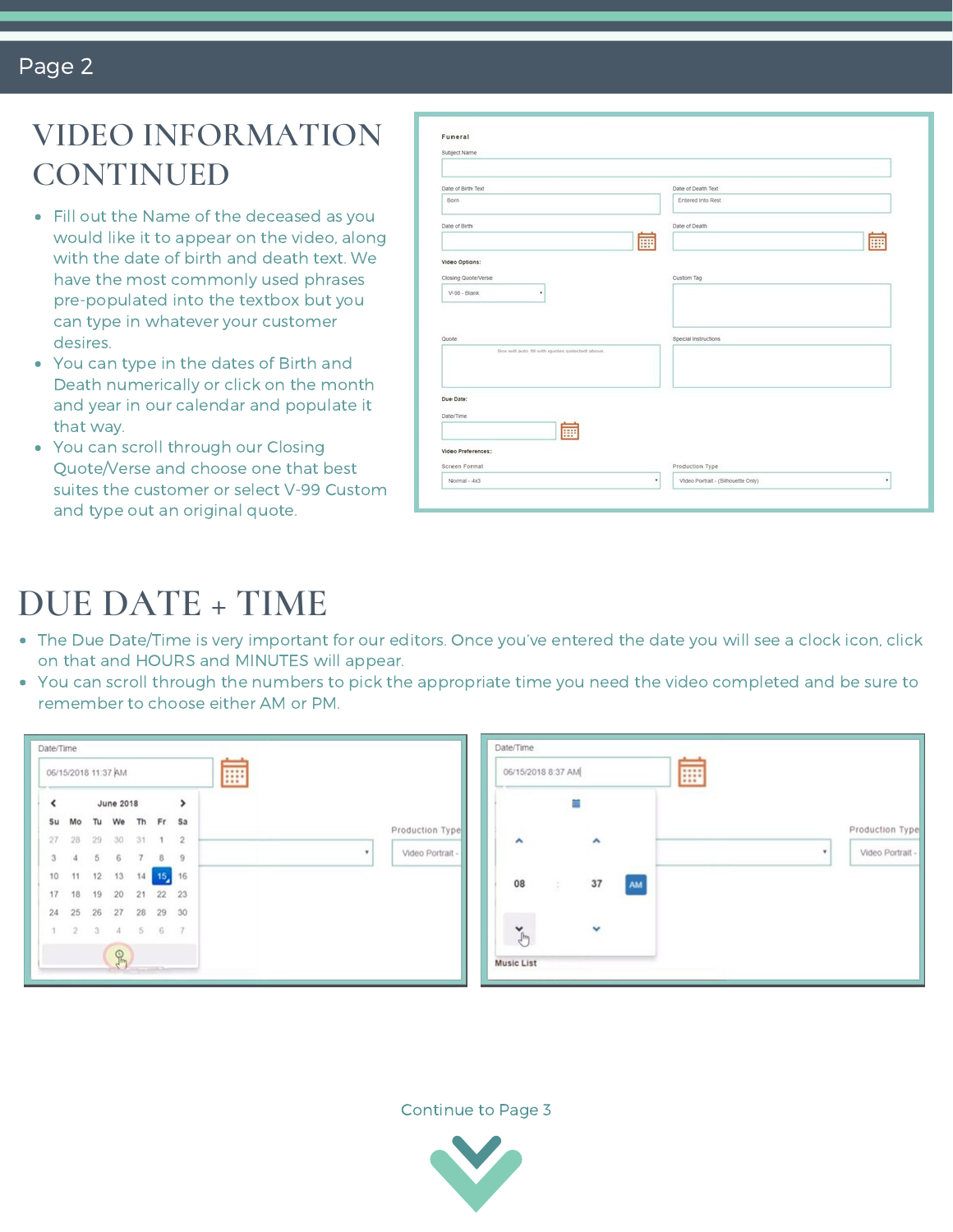# **SCREEN FORMAT SELECTION**

Now, choose the screen format. Something to keep in mind, if you have chosen the CONTEMPORARY STYLE, it is only available in 16x9. Choose the one appropriate for your service.

# **PRODUCTION TYPE**

Choose the Production Type, which is based on the number of photos in your order. You'll need to distinguish between a 6 min video and 9 min video that is with or without scenery.

## **SELECTION POP-UP**

- When selecting the covers, scenery, and music a window will pop up allowing you to preview the options.
- Choose the selection you want by clicking on the small circle that is next to the item you want and then click on Done.
- Once you have finished filling out the order information, you can click on Save & Exit to come back to the order later or choose Continue - Photo manager to upload your order images.

# **PHOTO UPLOAD SCREEN**

- Here you can add photos to the top window by selecting "+add more files" and finding your scanned photos.
- **If you have any specific notes or captions to add** to a photo, click on the small notepad symbol next to any photo here in the top window.
- When your photos are ready hit the "Upload button." You will see your photos populate the bottom of the page.









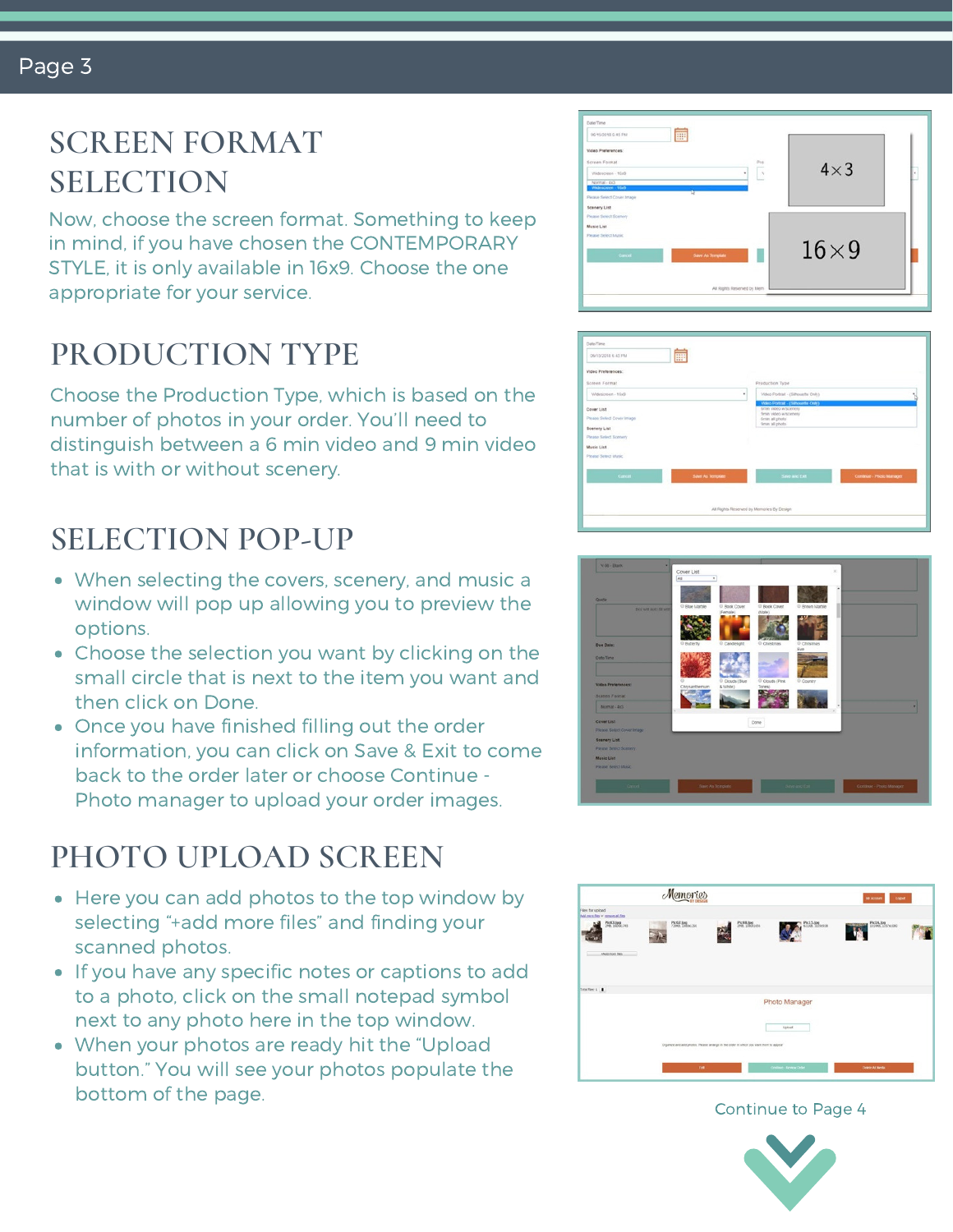## **ORGANIZE PHOTOS**

- Now that your photos are on the bottom of the page, you will see them numbered with any notes you have added. Here you can click and drag any photo into a new position.
- If you have to add more photos later, you can arrange them all into the correct order on this page as well.
- Once you have uploaded your photos are satisfied they are in the correct order, Click on Continue – Review Order. This will take you to the review order page



On the review order page you can look over all the order details, including what photos you are sending. If you are satisfied that everything is correct, click on the Submit button.